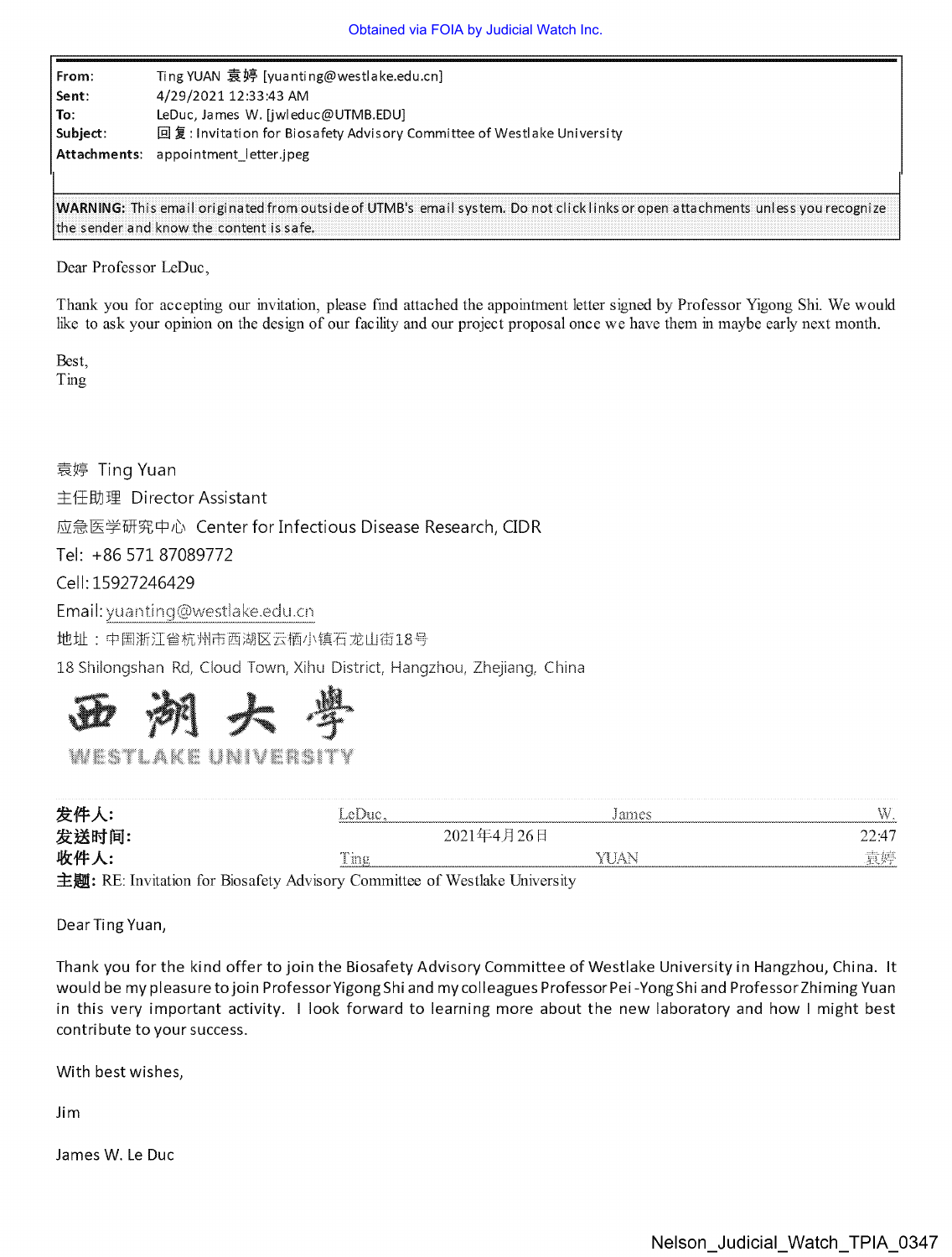University of Texas Medical Branch Ce II 409-789-2012

**From:** Ting YUAN 袁婷 <yuanting@westlake.edu.cn> **Sent:** Monday, April26, 2021 4:40AM **To:** LeDuc, James W. <jwleduc@UTMB.EDU> **Subject:** Invitation for Biosafety Advisory Committee of Westlake University

**WARNING:** This email originated from outside of UTMB's email system. Do not click links or open attachments unless you recognize the sender and know the content is safe.

Dear Professor LeDuc,

This is Ting Yuan, the Director Assistant of Center for Infectious Disease Research (CIDR), Westlake University (Hangzhou, China). We are writing to you because we wish that we have the honor to invite you as a member of Biosafety Advisory Committee of Westlake University.

Westlake University is a new type of private non-profit university led by Professor Yigong Shi, who is an outstanding structural biologist. CIDR was established by Westlake University in response to the emerging global infectious disease COVID-19. It aims to make transformative scientific advances that lead to an understanding of a broad spectrum of infectious diseases. Thus, BSL-3 laboratories will be the most needed facility right now.

You are an extraordinary microbiologist excel on infectious disease and biosafety so that we can get invaluable suggestions from you while we are building our BSL-3 labs at CIDR. The Westlake University Biosafety Advisory Committee will recruit experts domestically and abroad like Professor Peiyong Shi from UTMB, Professor Zhiming Yuan from Wuhan Institute of Virology, etc. It will guide our Biosafety Committee in terms of lab design and biosafety management during the first few years of lab operation. You are highly recommended by Professor Shi when we asked him for advice on the member list.

We would greatly appreciate that if you take the invitation. The invitation letter will be sent to you later. Thank you for your time.

Best! Ting Yuan

袁婷 Ting Yuan ±1f.§J:LE~ Director Assistant 应急医学研究中心 Center for Infectious Disease Research, CIDR Tel: +86 571 87089772 Cell: 15927246429 Email: yuanting@westlake.edu.cn 进址: 中国浙江省杭州市西湖区云栖小镇石龙山街18号 18 Shilongshan Rd, Cloud Town, Xihu District, Hangzhou, Zhejiang, China